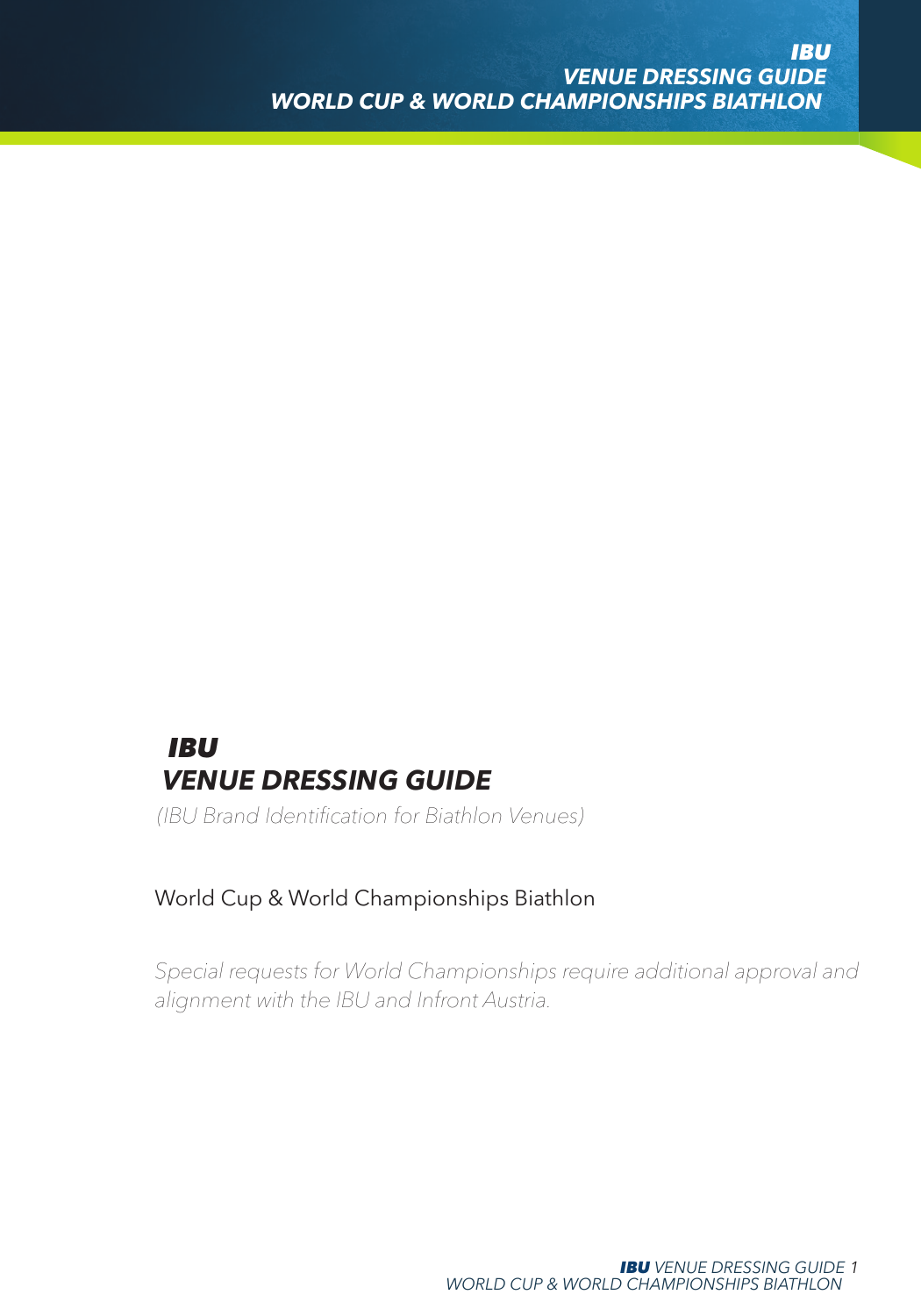# *PREAMBLE*

### **The new IBU Branding**

IBU, the International Biathlon Union, is the umbrella federation of all international stake holders in biathlon. Over the years it has developed biathlon into a portfolio of exciting competition series, with millions of viewers following on all media and thousands of fans watching at the course.

As hard as the fight on the course and on the shooting stands are - national federations, organizing committees, athletes, team members and fans are: The Biathlon Family.

Together they have made IBU biathlon one of the most attractive brands in the field of winter sports on what is a very tight winter sports schedule.

At the 12th IBU Congress 2016 in Moldova, the IBU introduced the new IBU branding. They subsequently announced in 2016 that the IBU branding will become mandatory for Organizing Committees starting from 2017/2018.

Detailed steps for the implementation process were discussed at the 2017 OC meeting. This Guide aims to identify the detailed steps from the 2017/2018 season onwards, and forms part of the Event Hosting Declaration for each hosted IBU event.

### **Venue Dressing**

The purpose of having a uniform appearance and the corresponding designs and logos in the field of play is to strengthen and raise the recognition and value of biathlon as a sport and of all the parties involved in the different series and events organized and hosted on behalf of the International Biathlon Union (IBU).

A consistent venue dressing will ensure that the appearance of the event remains highly professional when broadcast around the world.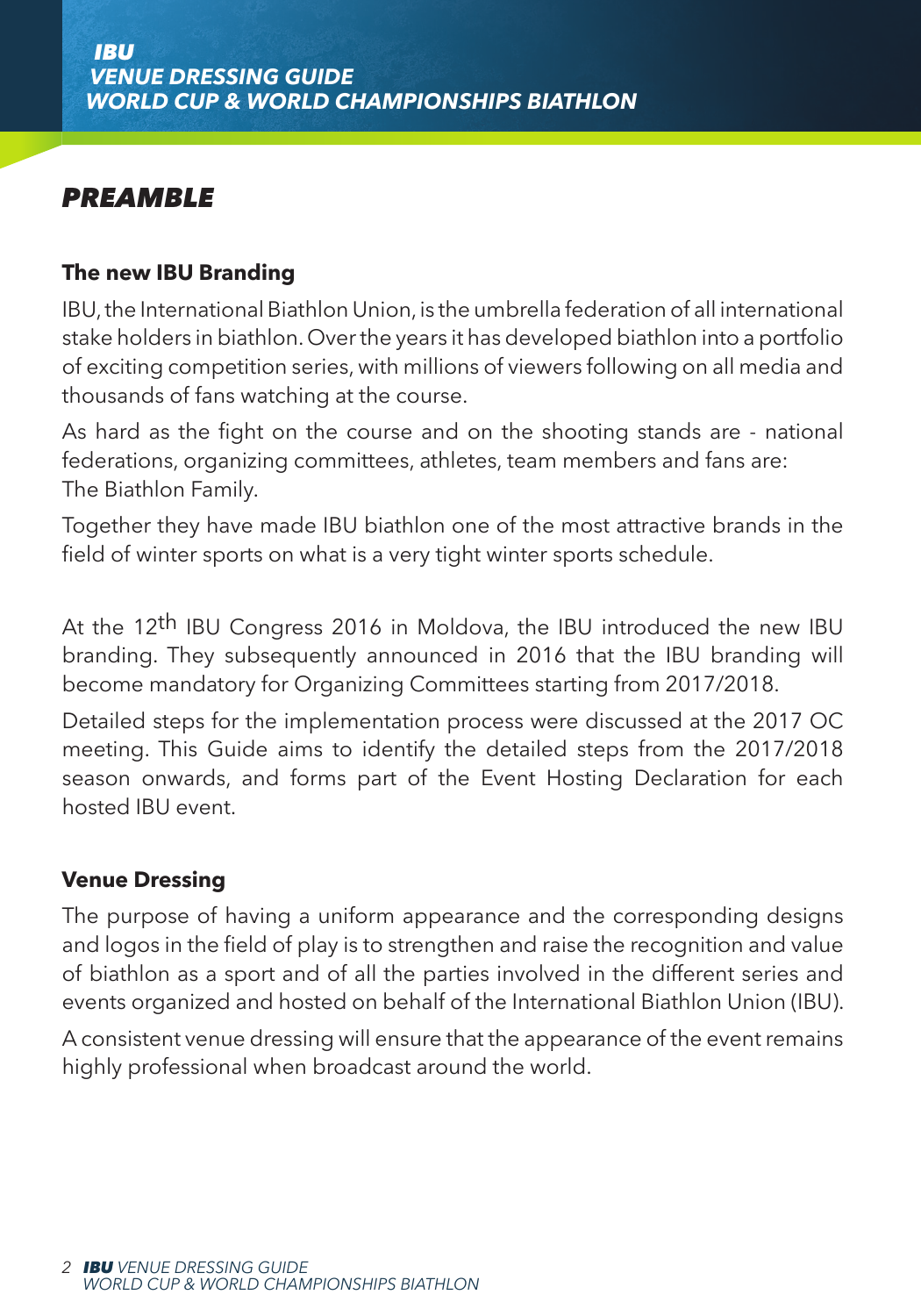### **1. DESIGN LEVEL FOR VENUE DRESSING**

The venue dressing at each venue is divided up into three (3) different levels:

1st level in TV-relevant area: Banner right behind sponsors - very generic to avoid any visual disruption of the sponsor design (according to specifications of IBU and its advertising partner Infront Austria).

2nd level in TV-relevant area: The IBU brand design combined with the Local Organisation Committee ("LOC") venue colour (according to specifications of IBU and its advertising partner Infront Austria).

Non TV-relevant area: IBU brand design combined with the LOC venue colour and individual elements (according to specifications of IBU and its advertising partner Infront Austria).

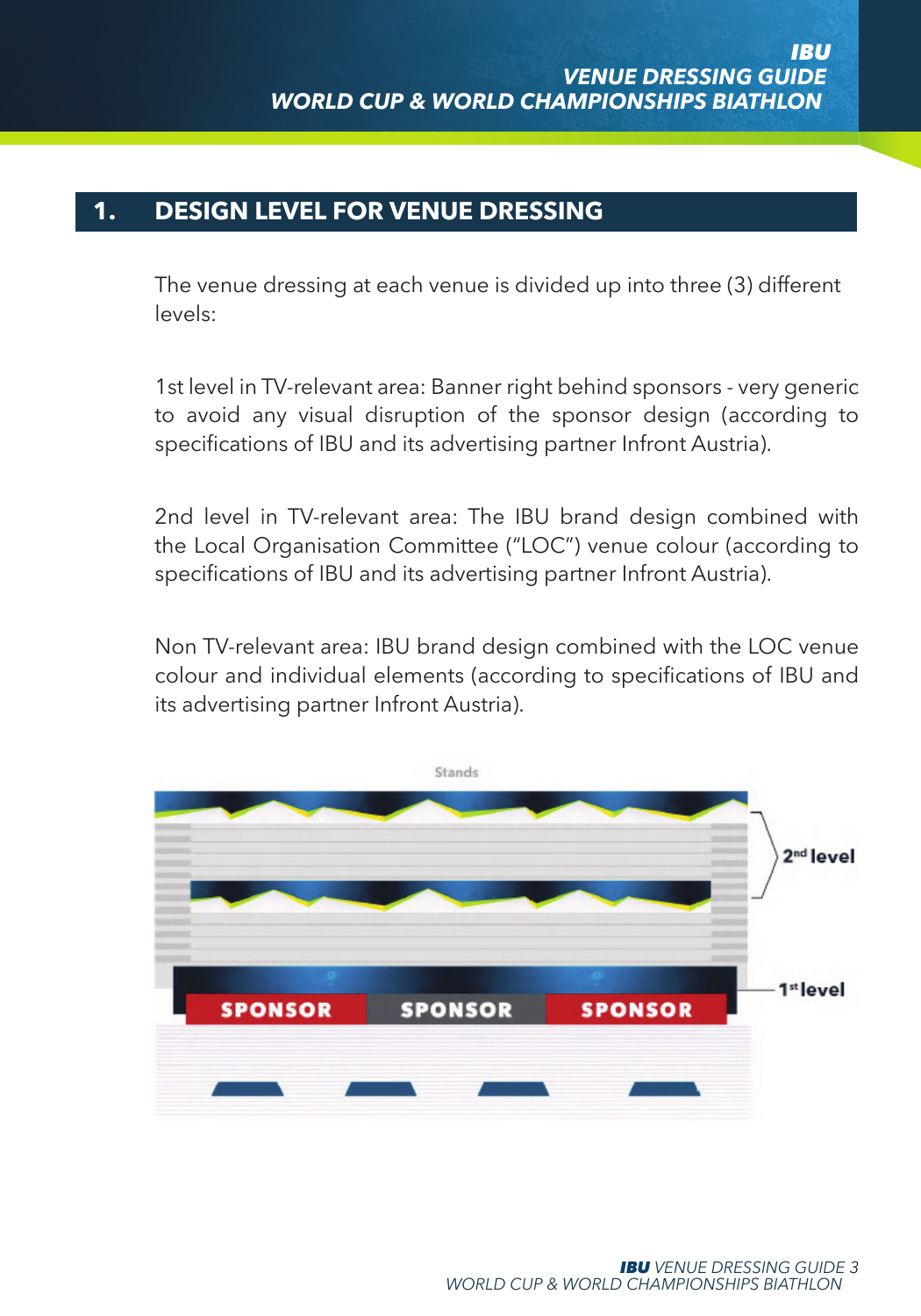### **2. PRODUCTION PROCESS, APPROVAL OF DESIGNS AND PRINTING DATA**

The process of design approval and subsequent printing must always fulfil the conditions stipulated in this document and comply with the IBU Rules for Advertising and the IBU Event & Competition Rules, and must include the following steps (unless agreed otherwise between the involved parties):

- Tailoring of graphical approach to individual needs of each LOC by Infront Austria (in consultation with United Senses - if required)
- Coordination and exchange of ideas and best practice recommendations between Infront Austria and the respective LOC
- The respective LOC is responsible for communicating the individual layout requirements to Infront Austria at least three months (12 weeks) prior to the corresponding competition week (single layouts could be requested at any time before the competition - taking into consideration the workload, the staff available, and with prior arrangement with Infront)
- Layout approval from IBU and Infront Austria
- Delivery of approved and "ready to print" data for each LOC via email or download link from Infront Austria
- Each LOC is responsible for production and setup of the respective branding material themselves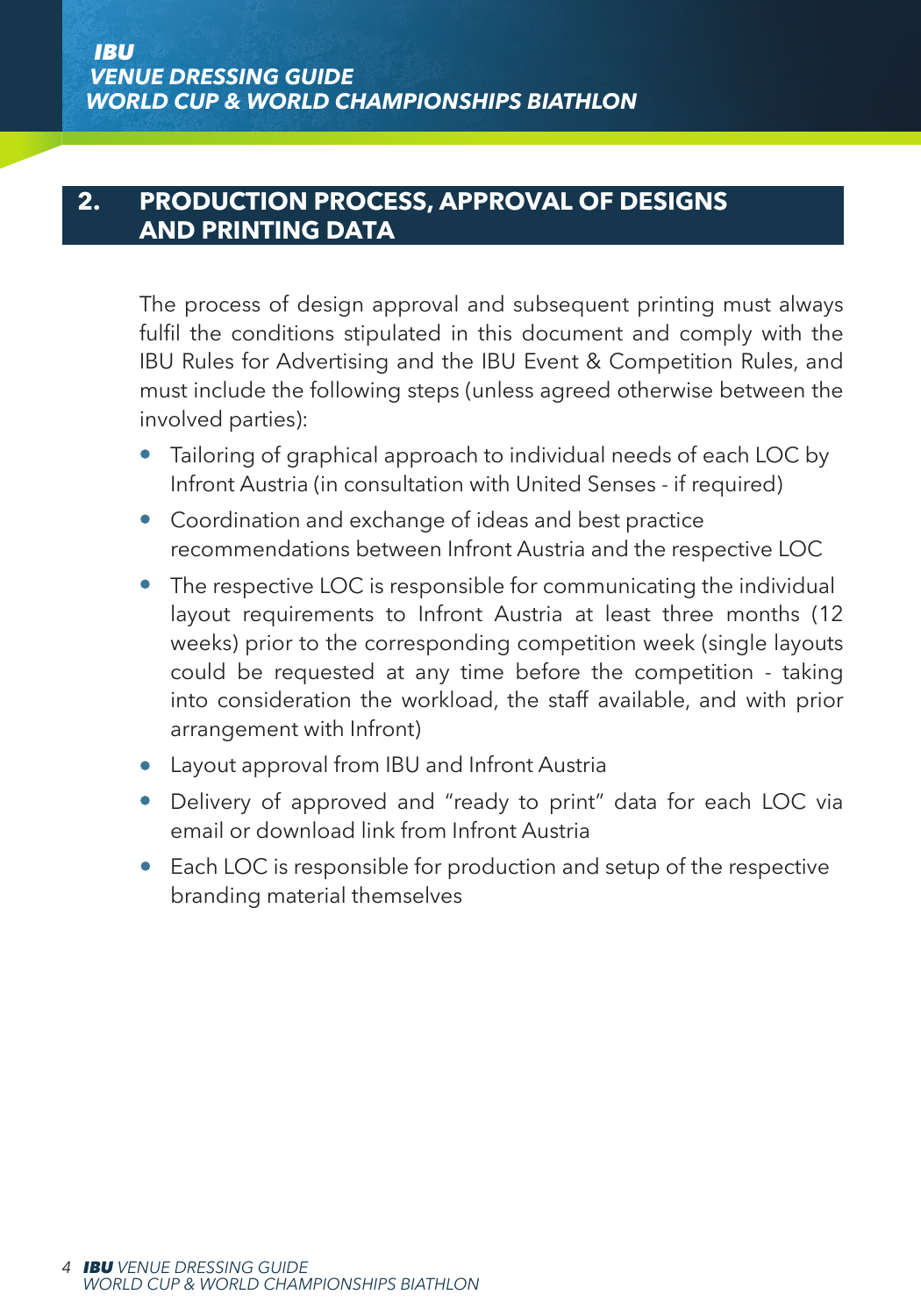### **3. MANDATORY IMPLEMENTATION FROM SEASON 2017/2018 ONWARDS**

A good venue dressing is based on the corporate design of the respective international federation (e.g. IBU) and is consistent, unique and strict. It offers space for individualization within a uniform typography, colourcode, use of logo, design elements and mandatory guidelines for all parties involved.

Besides the implementation of the composite logo and printing material introduced for season 2016/2017 (see 2016 style guide) every IBU Biathlon World Cup LOC and World Championships LOC is committed to implementing the following five (5) TV-relevant branding elements starting with their first World Cup season or their first World Championships from season 2017/2018 onwards:

- Shooting range signage (T-posts, lane numbers, target numbers)
- Background for equipment/material inspections
- World Cup signage and podium for the flower ceremony
- Fence cover in front of the coach area at the shooting range
- One (1) additional individual branding element, depending on the final camera plan

#### **3.1 Shooting range signage**

A complete description of the corresponding markings and the measurements are described in the IBU Event & Competition Rules in section 3.3.3.1 and 3.4.5. Please refer to section 2. above (i.e. "Production process and approval of designs and printing data").



*IBU VENUE DRESSING GUIDE 5 WORLD CUP & WORLD CHAMPIONSHIPS BIATHLON*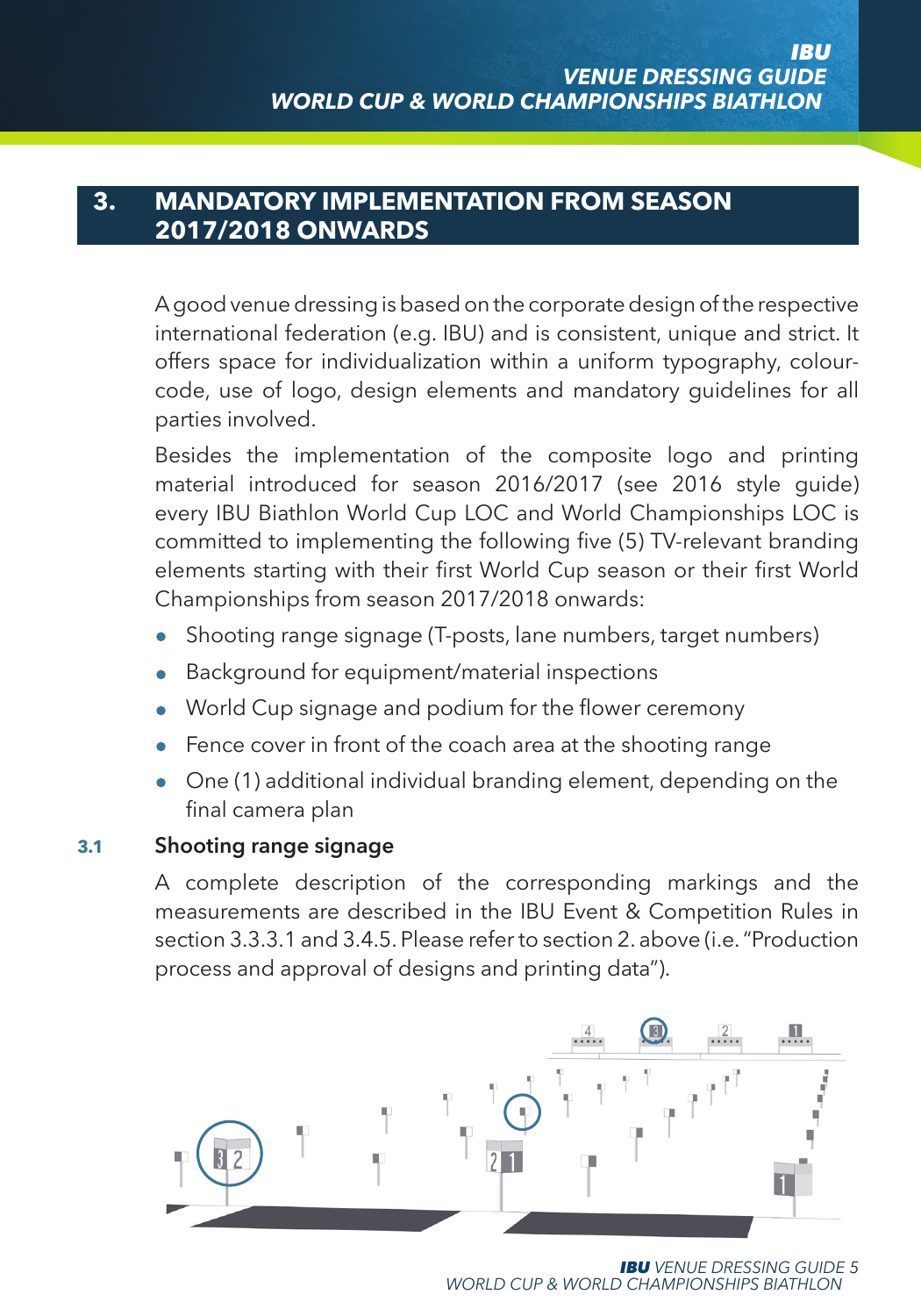### **3.2 Background at equipment/material inspections**

 LOCs are responsible for providing a background at the equipment/ material inspections in current IBU Design. Measurements and material should be decided by each LOC. Please refer to section 2. above (i.e. "Production process and approval of designs and printing data").



### **3.3 World Cup / World Championships signage and podium for the flower ceremony**

LOCs are responsible for providing a podium for the flower ceremony in line with the current IBU design. The signage at the venue needs to correspond with the current IBU design. Please refer to section 2. above (i.e. "Production process and approval of designs and printing data").

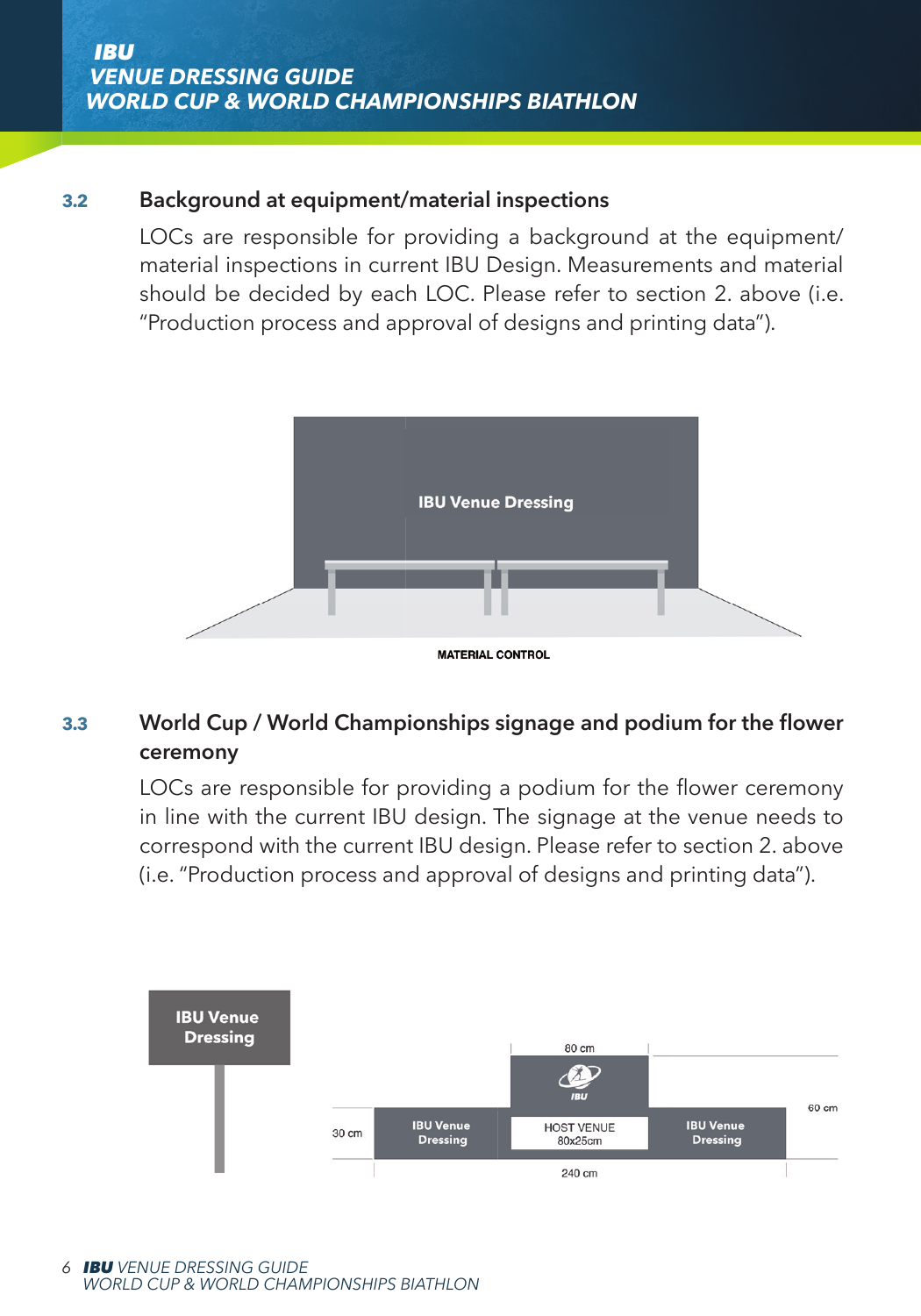#### **3.4 Fence cover in front of the coach area at the shooting range**

LOCs are responsible for providing a fence cover mounted on the fencing between the shooting range judges and the coach area behind. Please refer to section 2. above (i.e. "Production process and approval of designs and printing data").



### **3.5 One (1) additional individual branding element depending on final camera plans**

LOCs are responsible for providing one additional branding element customized for their venue. This element will be communicated by IBU to each LOC the latest as soon as the final camera plans are available (these positions could be e.g. one of the optional elements as stipulated in section 4. and 5. below (i.e. "Optional implementation from season 2017/2018 onwards")).